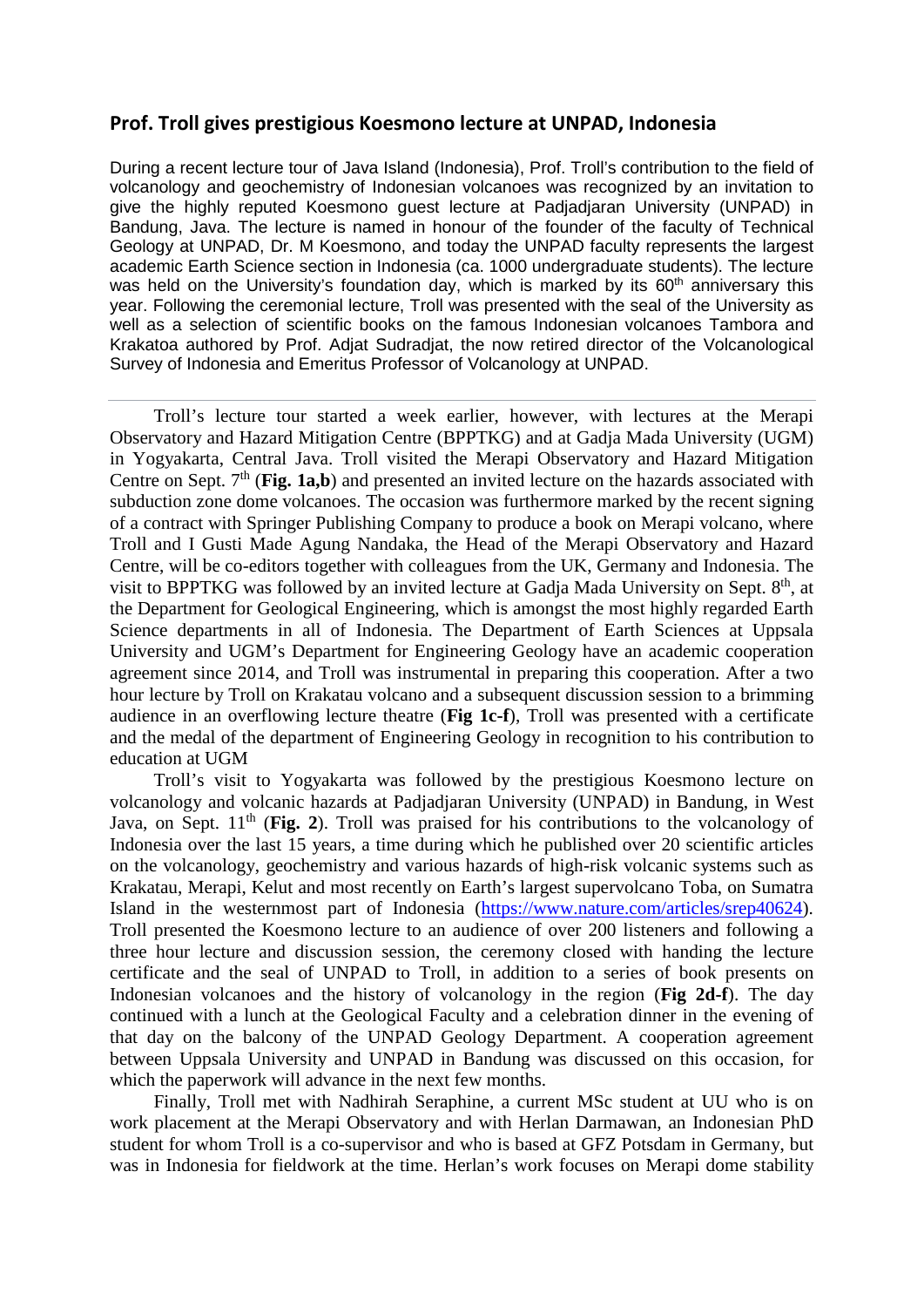and dome alteration and he is scheduled to visit Uppsala later this year to work with Prof. Troll and Dr. Frances Deegan in an collaboration effort between GFZ, BPPTGK and Uppsala's Department of Earth Sciences.

For more information, visit Prof. Troll's personal webpage at: www.vrtroll.com or contact him directly at: [valentin.troll](mailto:valentin.troll@geo.uu.se)@geo.uu.se.



**Fig1. (a)** Prof. Troll and I Gusti Made Agung Nandaka, Director of the Merapi Observatory and Hazard Centre, discuss the current activity level of Merapi volcano at the Merapi Observatory and Hazard Centre in Yogjakarta (BPPTKG), Central Java. **(b)** Seismic monitoring at BPPTKG, where Java's most active volcano, Merapi, is monitored in real-time. **(c-f)** Troll lectures at Gadja Mada University in Yogyakarta and is presented with a certificate and the medal of the Department of Geological Engineering by Dr. Wawan Budianta, who has previously been an Erasmus Lotus research fellow at Uppsala University.